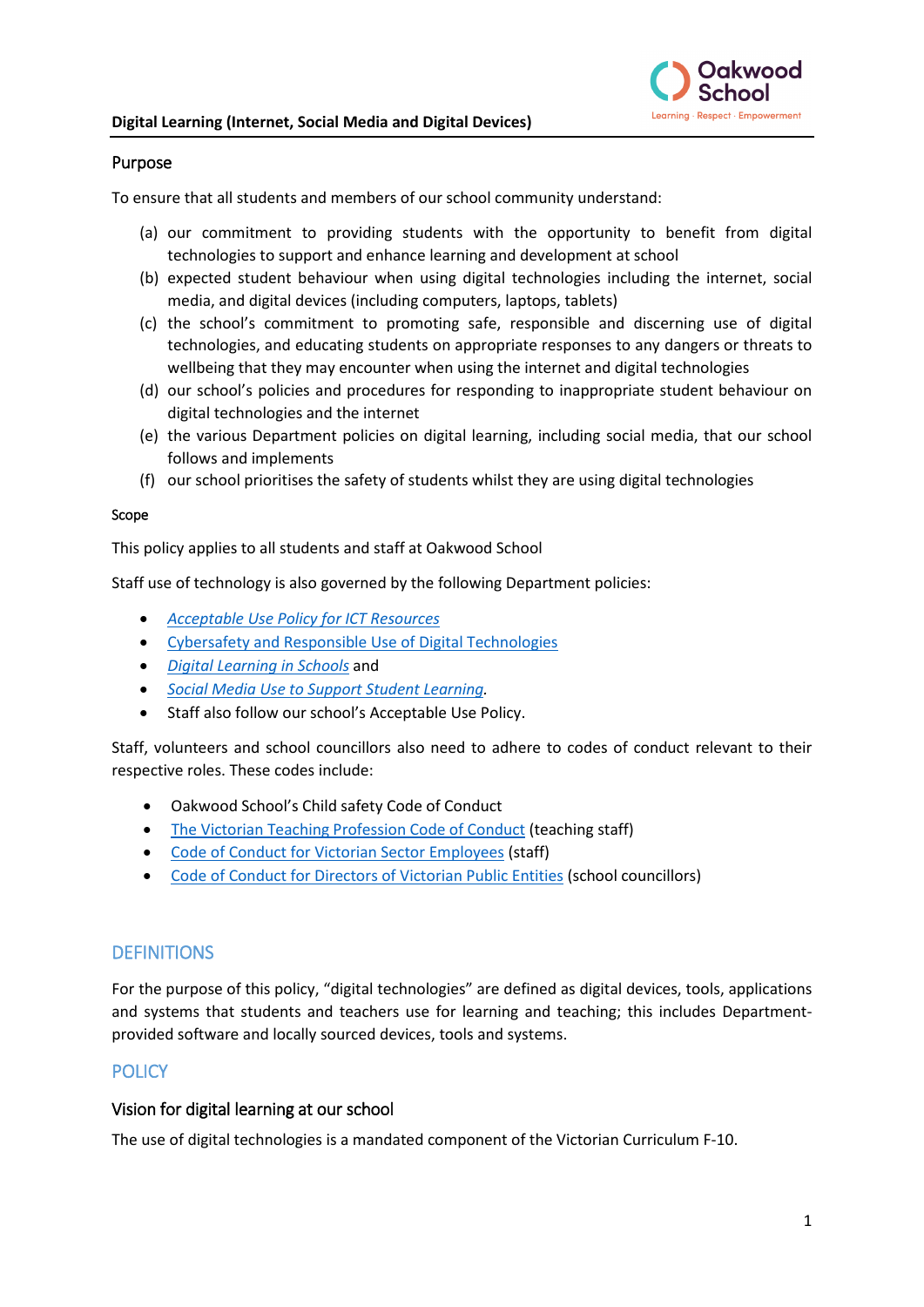Safe and appropriate use of digital technologies, including the internet, apps, computers and tablets, can provide students with rich opportunities to support learning and development in a range of ways.

Through increased access to digital technologies, students can benefit from learning that is interactive, collaborative, personalised, engaging and transformative. Digital technologies enable our students to interact with and create high quality content, resources and tools. It also enables personalised learning tailored to students' particular needs and interests and transforms assessment, reporting and feedback, driving new forms of collaboration and communication.

Oakwood School believes that the use of digital technologies at school allows the development of valuable skills and knowledge and prepares students to thrive in our globalised and inter-connected world. Our school's vision is to support staff and students to use digital literacy purposefully and with confidence, and to strengthen and embed digital learning in classes. Most students have a digital portfolio of work and have their planning and learning maps online.

Oakwood School is committed to increasing students' capacity to use digital technologies for learning and empowering them for their future pathway beyond Oakwood School.

#### Personal Devices at Oakwood School

Classes at Oakwood School are delivered with the use of iPads/tablets/notebook/desktop computers supplied at each site.

Please note that our school does not have insurance to cover accidental damage to students' own devices, and parents/carers are encouraged to consider obtaining their own insurance for their child's device should they bring it on site.

#### Safe and appropriate use of digital technologies

Digital technologies, if not used appropriately, may present risks to users' safety or wellbeing. At Oakwood School, we are committed to educating all students to use digital technologies in ways that respect the dignity of ourselves and others and promote full flourishing for all, equipping students with the skills and knowledge to navigate the digital world.

At Oakwood School, we:

- use online sites and digital tools that support students' learning, and focus our use of digital technologies on being learning-centred
- use digital technologies in the classroom for specific purpose with targeted educational or developmental aims
- supervise and support students using digital technologies for their schoolwork
- effectively and responsively address any issues or incidents that have the potential to impact on the wellbeing of our students
- have programs in place to educate our students to be safe, responsible and discerning users of digital technologies, including esmart.
- educate our students about digital issues such as privacy, intellectual property and copyright, and the importance of maintaining their own privacy and security online
- actively educate and remind students of our *Student Engagement* policy that outlines our School's values and expected student behaviour, including online behaviours
- have an Acceptable Use Agreement outlining the expectations of students when using digital technologies for their schoolwork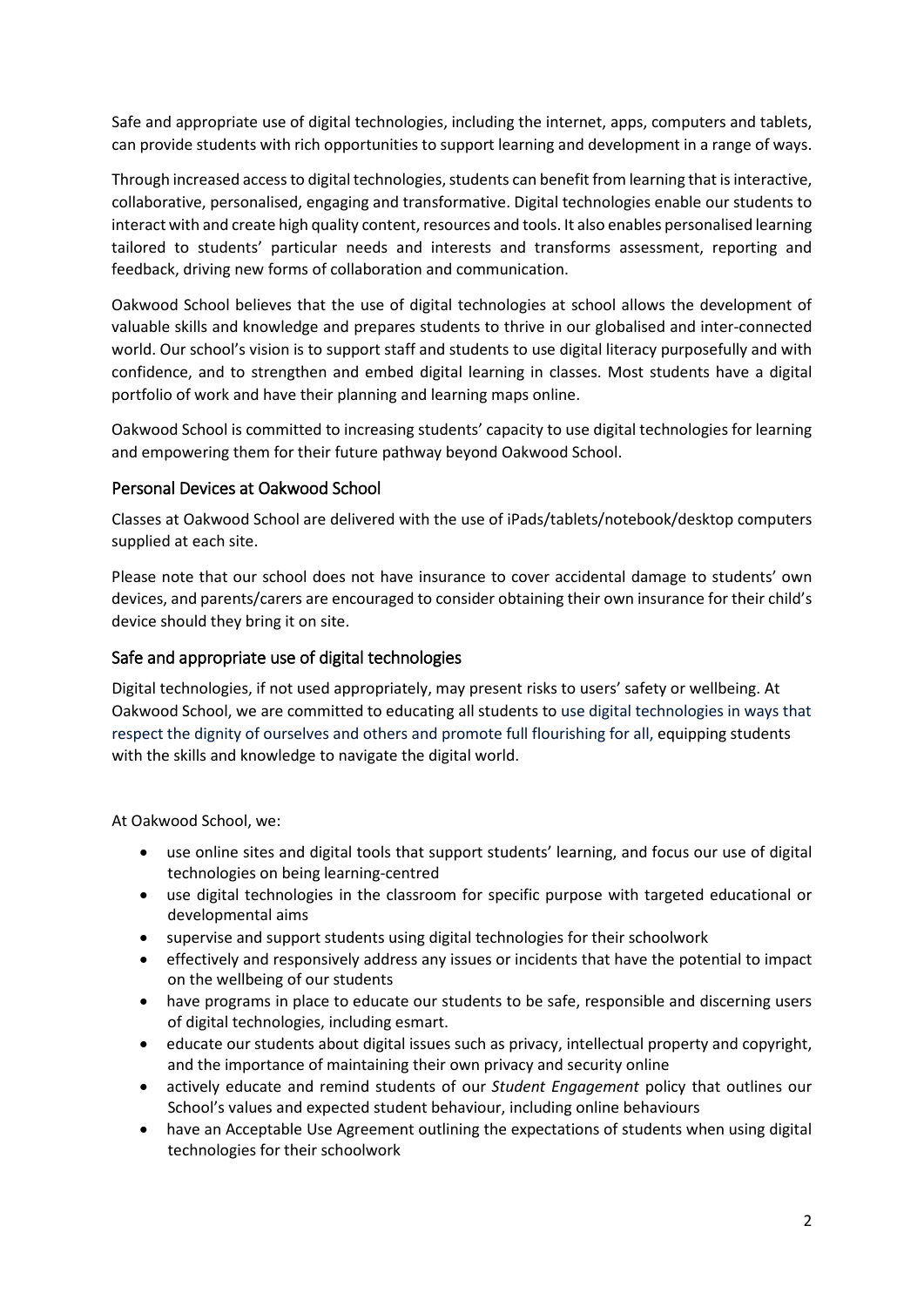- use clear protocols and procedures to protect students working in online spaces, which includes reviewing the safety and appropriateness of online tools and communities and removing offensive content at the earliest opportunity
- educate our students on appropriate responses to any dangers or threats to wellbeing that they may encounter when using the internet and other digital technologies
- provide a filtered internet service at school to block access to inappropriate content
- refer suspected illegal online acts to the relevant law enforcement authority for investigation
- support parents and carers to understand the safe and responsible use of digital technologies and the strategies that can be implemented at home at our induction meetings.

Distribution of school owned devices to students and personal student use of digital technologies at school will only be permitted where students and their parents/carers have completed a signed Acceptable Use Agreement.

It is the responsibility of all students to protect their own password and not divulge it to another person. If a student or staff member knows or suspects an account has been used by another person, the account holder must notify their classroom teacher and/or the Information Technology manager.

All messages created, sent or retrieved on the school's network are the property of the school. The school reserves the right to access and monitor all messages and files on the computer system, as necessary and appropriate. Communications including text and images may be required to be disclosed to law enforcement and other third parties without the consent of the sender.

#### Social media use

Our school follows the Department's policy o[n Social Media Use to Support Learning](https://www2.education.vic.gov.au/pal/social-media/policy) to ensure social media is used safely and appropriately in student learning and to ensure appropriate parent notification occurs or, where required, consent is sought. Where the student activity is visible to the public, it requires consent.

In accordance with the Department's policy on social media, staff will not 'friend' or 'follow' a student on a personal social media account, or accept a 'friend' request from a student using a personal social media account unless it is objectively appropriate, for example where the student is also a family member of the staff.

If a staff member of our school becomes aware that a student at the school is 'following' them on a personal social media account, Department policy requires the staff member to ask the student to 'unfollow' them, and to notify the school and/or parent or carer if the student does not do so.

### Student behavioural expectations

When using digital technologies, students are expected to behave in a way that is consistent with Oakwood School's *Statement of Values, Student Wellbeing and Engagement* policy, and *Bullying*  **Prevention policy.** 

When a student acts in breach of the behaviour standards of our school community (including cyberbullying, using digital technologies to harass, threaten or intimidate, or viewing/posting/sharing of inappropriate or unlawful content), Oakwood School will institute a staged response, consistent with our student engagement and behaviour policies*.*

Breaches of this policy by students can result in a number of consequences which will depend on the severity of the breach and the context of the situation. This includes:

• removal of network access privileges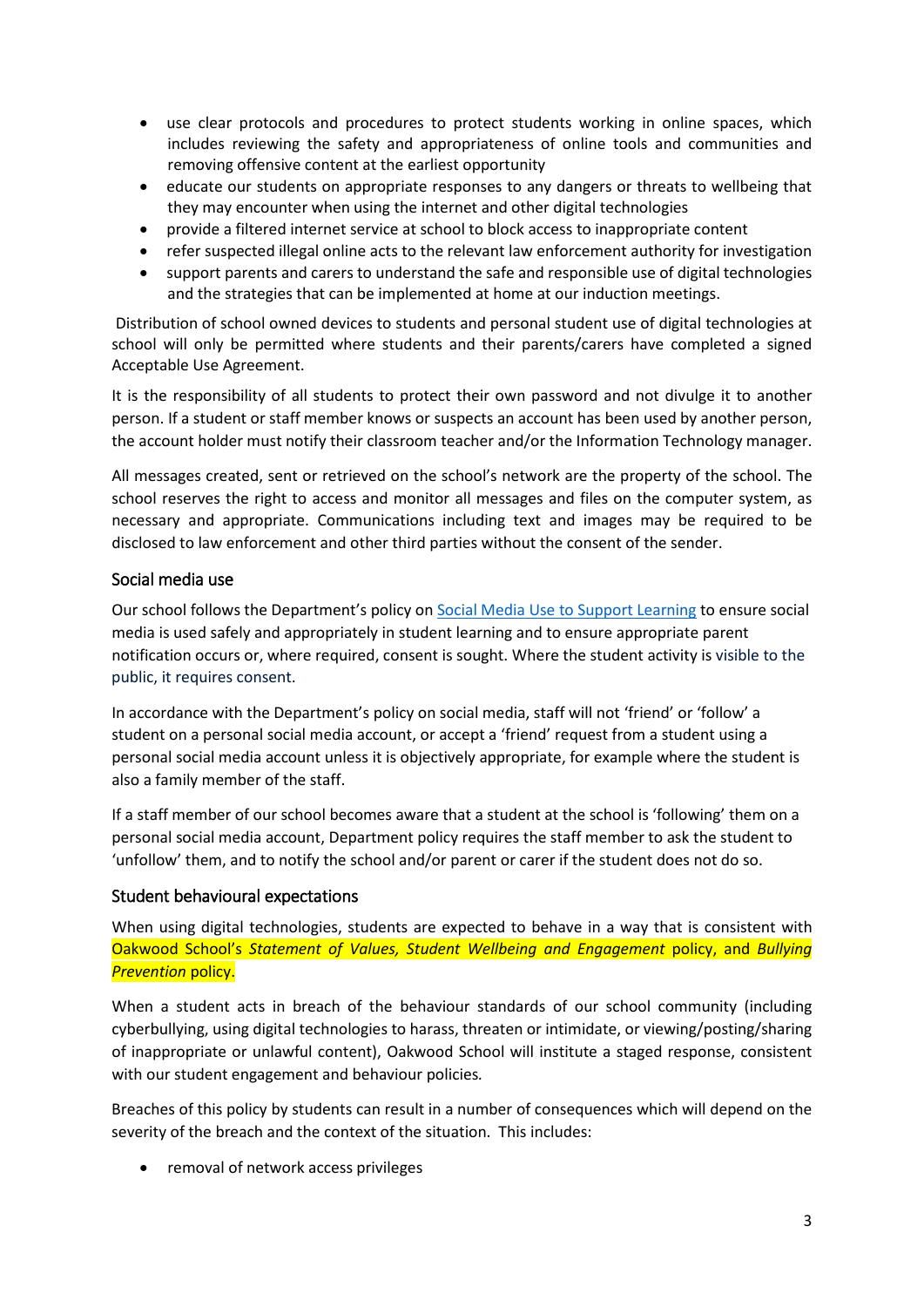- removal of email privileges
- removal of internet access privileges
- removal of printing privileges
- other consequences as outlined in the school's *Student Wellbeing and Engagement* and *Bullying Prevention* policies.

#### **Communication**

This policy will be communicated to our school community in the following ways

- Available publicly on our school's
- Included in staff induction and child safety training processes
- Discussed at staff briefings/meetings as required
- Included in our staff handbook/manual
- Included in transition and enrolment meetings
- Discussed at student forums
- Made available in hard copy from school administration upon request

#### Policy review and approval

•

| Policy last reviewed       | 01.06.2022             |
|----------------------------|------------------------|
| Consultation               | workshop with students |
| Approved by                | Principal              |
| Next scheduled review date | 01.06.2024             |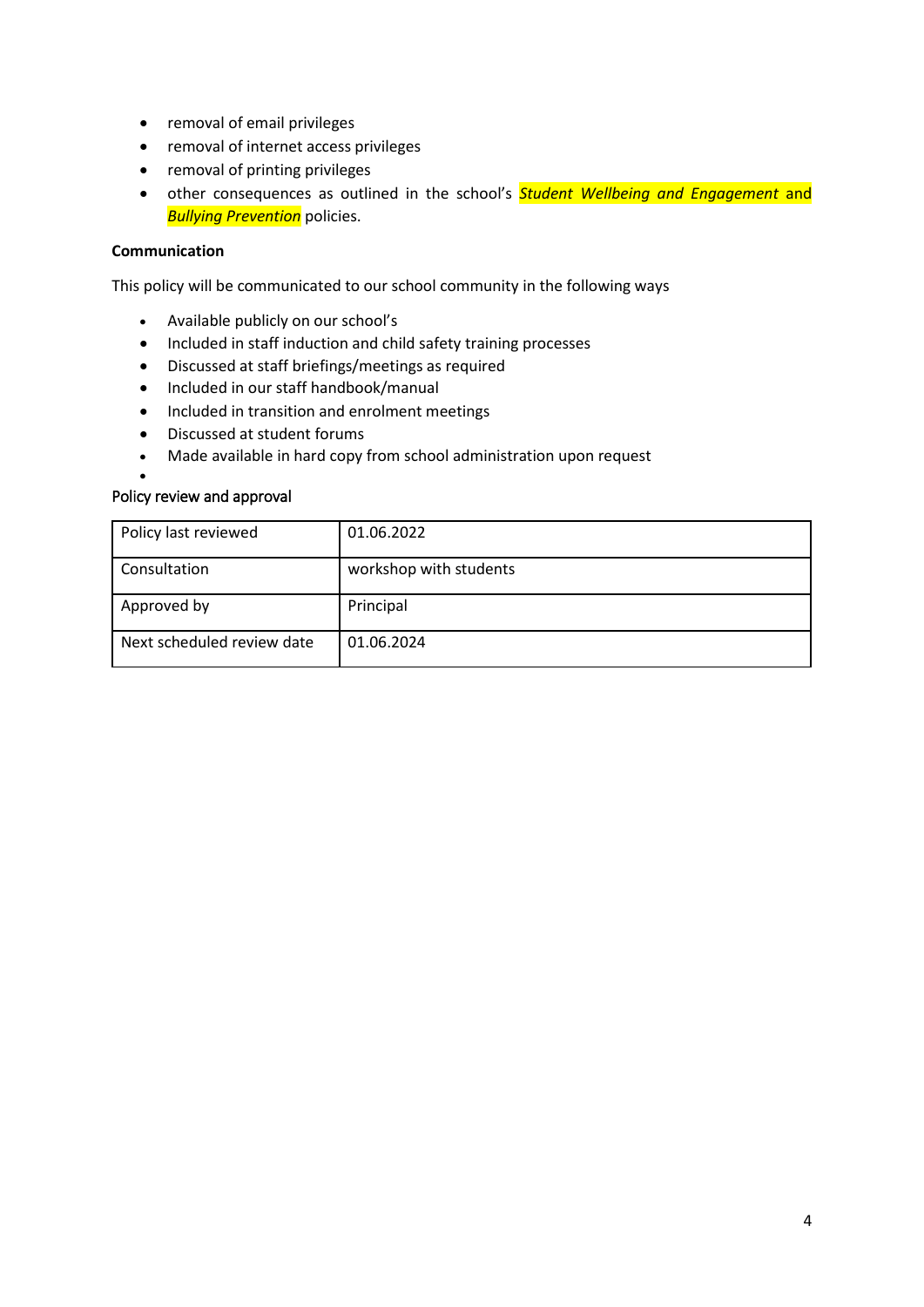### ANNEXURE A: ACCEPTABLE USE AGREEMENT

### Acceptable Use Agreement

## School profile statement

At Oakwood School we support the right of all members of the school community to access safe and inclusive learning environments, including digital and online spaces. This form outlines the School's roles and responsibilities in supporting safe digital learning, as well as the expected behaviours we have of our students when using digital or online spaces.

At our School we:

- Have a **Student Engagement Policy** that outlines our School's values and expected standards of student conduct, including consequences for breaching the standards. This Policy extends to online conduct;
- Have programs in place to educate our students to be safe and responsible users of digital technologies
- Provide information about digital access issues such as online privacy, intellectual property and copyright;
- Supervise and support students using digital technologies for school-directed learning;
- Use clear protocols and procedures to protect students working in online spaces. This includes reviewing the safety and appropriateness of online tools and communities, removing offensive content at earliest opportunity, and other measures;
	- o [Duty of Care and Supervision](http://www.education.vic.gov.au/about/programs/bullystoppers/Pages/prindutycare.aspx)

[\(www.education.vic.gov.au/about/programs/bullystoppers/Pages/prindutycar](http://www.education.vic.gov.au/about/programs/bullystoppers/Pages/prindutycare.aspx) [e.aspx\)](http://www.education.vic.gov.au/about/programs/bullystoppers/Pages/prindutycare.aspx)

- Provide a filtered internet service to block inappropriate content. We acknowledge, however, that full protection from inappropriate content cannot be guaranteed
- Use online sites and digital tools that support students' learning;
- Address issues or incidents that have the potential to impact on the wellbeing of our students;
- Refer suspected illegal online acts to the relevant Law Enforcement authority for investigation;
- Support parents and caregivers to understand safe and responsible use of digital technologies and the strategies that can be implemented at home. The following resources provide current information from both the [Department of Education &](http://www.education.vic.gov.au/about/programs/bullystoppers/Pages/parentmodules.aspx)  [Training](http://www.education.vic.gov.au/about/programs/bullystoppers/Pages/parentmodules.aspx) and The Children's eSafety Commission:
	- **[Bullystoppers Parent Interactive Learning Modules](http://www.education.vic.gov.au/about/programs/bullystoppers/Pages/parentmodules.aspx)**

[\(www.education.vic.gov.au/about/programs/bullystoppers/Pages/parentmod](http://www.education.vic.gov.au/about/programs/bullystoppers/Pages/parentmodules.aspx) [ules.aspx\)](http://www.education.vic.gov.au/about/programs/bullystoppers/Pages/parentmodules.aspx)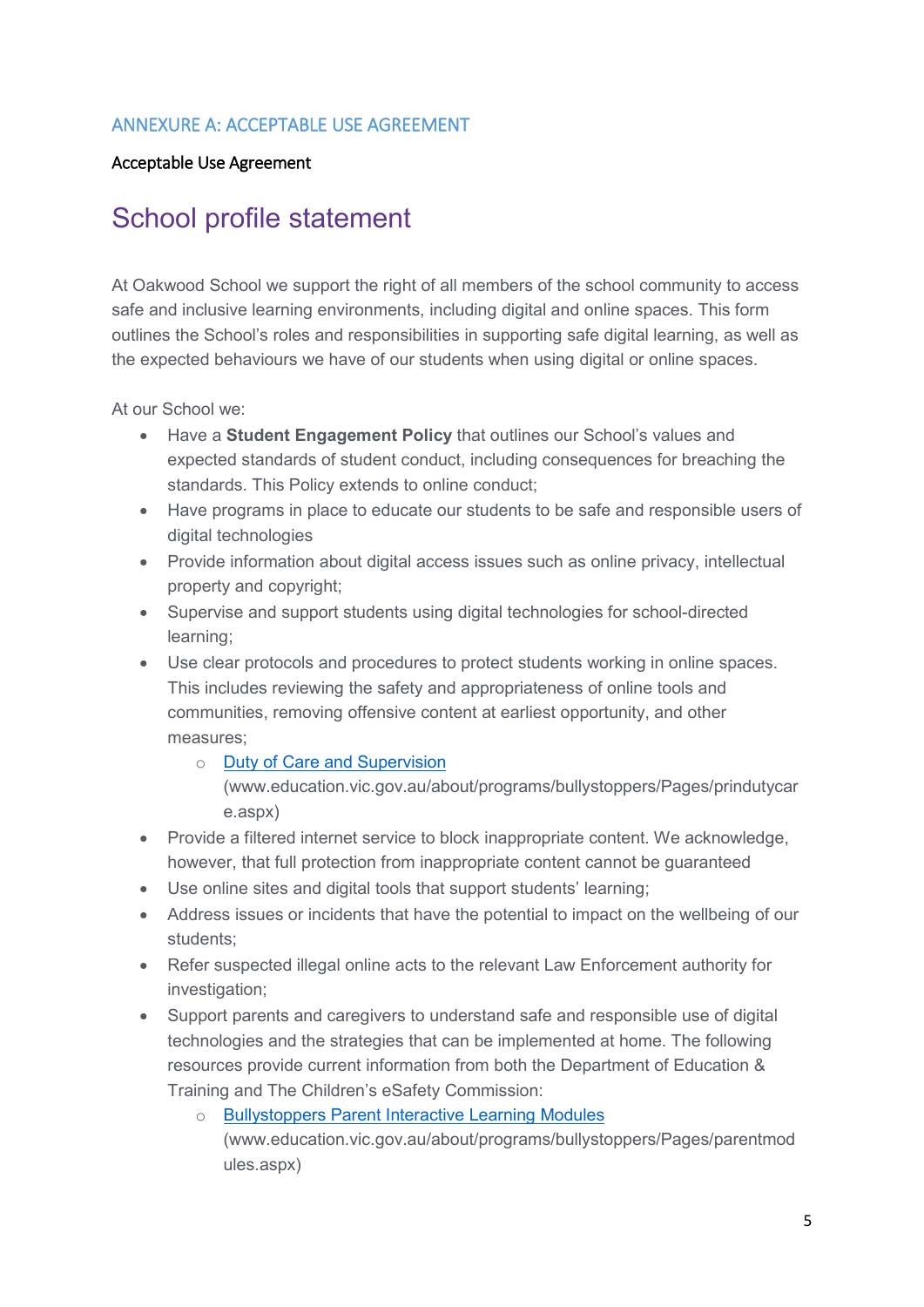o [iParent | Office of the Children's eSafety Commissioner](https://www.esafety.gov.au/education-resources/iparent) [\(https://www.esafety.gov.au/education-resources/iparent\)](https://www.esafety.gov.au/education-resources/iparent)

# Student declaration

When I use digital technologies and the internet. I agree to be a safe, responsible and ethical user at all times by:

- Respecting others and communicating with them in a supportive manner;
- Never participating in online bullying (e.g. forwarding messages and supporting others in harmful, inappropriate or hurtful online behaviours);
- Protecting my privacy by not giving out personal details, including my full name, telephone number, address, passwords and images;
- Protecting the privacy of others by never posting or forwarding their personal details or images without their consent;
- Only taking and sharing photographs or sound or video recordings when others are aware the recording is taking place and have provided their explicit consent as part of an approved lesson;
- Talking to a teacher or a trusted adult if I personally feel uncomfortable or unsafe online, or if I see others participating in unsafe, inappropriate or hurtful online behaviour;
- Thinking carefully about the content I upload or post online, knowing that this is a personal reflection of who I am and can influence what people think of me;
- Protecting the privacy and security of my school community by not sharing or posting the link to a video conferencing meeting with others, offline in public communications or online on public websites or social media forums;
- Reviewing the terms and conditions of use for any digital or online tool (e.g. age restrictions, parental consent requirements), and if my understanding is unclear seeking further explanation from a trusted adult;
- Meeting the stated terms and conditions for any digital or online tool, and completing the required registration processes;
- Handling ICT devices with care and notifying a teacher of any damage or attention required;
- Abiding by copyright and intellectual property regulations by requesting permission to use images, text, audio and video, and attributing references appropriately;
- Not accessing media that falls outside the School's policies;
- Not downloading unauthorised programs, including games;
- Not interfering with network systems and security or the data of another user;

Not attempting to log into the network or online service with a username or password of another person.

## **Signature:**

## I understand and agree to comply with the terms of acceptable use and expected standards

of behaviour set out within this agreement.